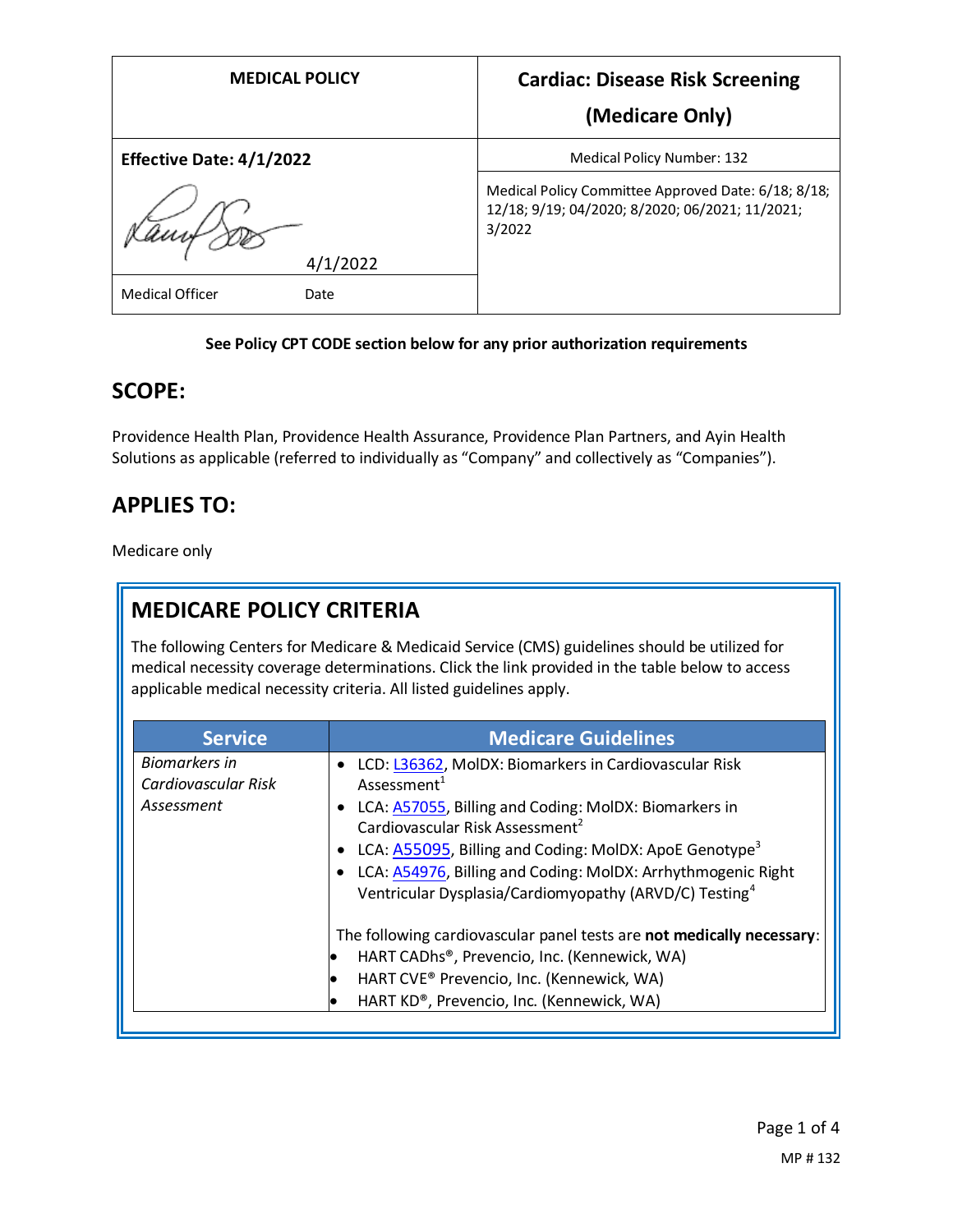**(Medicare Only)**

# **CPT/HCPCS CODES**

| <b>Medicare Only</b>            |                                                                                                                                                                                                                                                                     |  |
|---------------------------------|---------------------------------------------------------------------------------------------------------------------------------------------------------------------------------------------------------------------------------------------------------------------|--|
|                                 | <b>Prior Authorization Required</b>                                                                                                                                                                                                                                 |  |
| 81401                           | Molecular Pathology Procedure Level 2                                                                                                                                                                                                                               |  |
| 81439                           | Inherited cardiomyopathy (eg, hypertrophic cardiomyopathy, dilated cardiomyopathy,<br>arrhythmogenic right ventricular cardiomyopathy) genomic sequence analysis panel, must<br>include sequencing of at least 5 genes, including DSG2, MYBPC3, MYH7, PKP2, and TTN |  |
| No Prior Authorization Required |                                                                                                                                                                                                                                                                     |  |
| 81493                           | Coronary artery disease, mRNA, gene expression profiling by real-time RT-PCR of 23 genes,<br>utilizing whole peripheral blood, algorithm reported as a risk score                                                                                                   |  |
| 82172                           | Apolipoprotein, each                                                                                                                                                                                                                                                |  |
| 82610                           | Cystatin C                                                                                                                                                                                                                                                          |  |
| 83090                           | Homocysteine                                                                                                                                                                                                                                                        |  |
| 83529                           | Interleukin-6 (IL-6)                                                                                                                                                                                                                                                |  |
| 83695                           | Lipoprotein (a)                                                                                                                                                                                                                                                     |  |
| 83698                           | Lipoprotein-associated phospholipase A2 (Lp-PLA2)                                                                                                                                                                                                                   |  |
| 83719                           | Lipoprotein, direct measurement; VLDL cholesterol                                                                                                                                                                                                                   |  |
| 83722                           | Lipoprotein, direct measurement; small dense LDL cholesterol                                                                                                                                                                                                        |  |
| 86141                           | C-reactive protein; high sensitivity (hsCRP)                                                                                                                                                                                                                        |  |
| <b>Not Covered</b>              |                                                                                                                                                                                                                                                                     |  |
| 0052U                           | Lipoprotein, blood, high resolution fractionation and quantitation of lipoproteins, including                                                                                                                                                                       |  |
|                                 | all five major lipoprotein classes and subclasses of HDL, LDL, and VLDL by vertical auto<br>profile ultracentrifugation (Used to report VAP® Cholesterol Test by VAP Diagnostics                                                                                    |  |
|                                 | Laboratory, Inc.)                                                                                                                                                                                                                                                   |  |
| 0119U                           | Cardiology, ceramides by liquid chromatography-tandem mass spectrometry, plasma,                                                                                                                                                                                    |  |
|                                 | quantitative report with risk score for major cardiovascular events (Used to report MI-                                                                                                                                                                             |  |
|                                 | HEART Ceramides, Plasma test by Mayo Clinic)                                                                                                                                                                                                                        |  |
| 0308U                           | Cardiology (coronary artery disease [CAD]), analysis of 3 proteins (high sensitivity [hs]                                                                                                                                                                           |  |
|                                 | troponin, adiponectin, and kidney injury molecule-1 [KIM-1]), plasma, algorithm reported                                                                                                                                                                            |  |
|                                 | as a risk score for obstructive CAD (Used to report HART CADhs® by Prevencio, Inc.                                                                                                                                                                                  |  |
|                                 | [Kennewick, WA])                                                                                                                                                                                                                                                    |  |
| 0309U                           | Cardiology (cardiovascular disease), analysis of 4 proteins (NT-proBNP, osteopontin, tissue                                                                                                                                                                         |  |
|                                 | inhibitor of metalloproteinase-1 [TIMP-1], and kidney injury molecule-1 [KIM-1]), plasma,                                                                                                                                                                           |  |
|                                 | algorithm reported as a risk score for major adverse cardiac event (Used to report HART                                                                                                                                                                             |  |
|                                 | CVE® by Prevencio, Inc. [Kennewick, WA])                                                                                                                                                                                                                            |  |
| 0310U                           | Pediatrics (vasculitis, Kawasaki disease [KD]), analysis of 3 biomarkers (NTproBNP, C-                                                                                                                                                                              |  |
|                                 | reactive protein, and T-uptake), plasma, algorithm reported as a risk score for KD (Used to                                                                                                                                                                         |  |
|                                 | report HART KD® by Prevencio, Inc. [Kennewick, WA])                                                                                                                                                                                                                 |  |
| 0423T                           | TERMED 12/31/2021                                                                                                                                                                                                                                                   |  |
|                                 | Secretory type II phospholipase A2 (sPLA2-IIA)                                                                                                                                                                                                                      |  |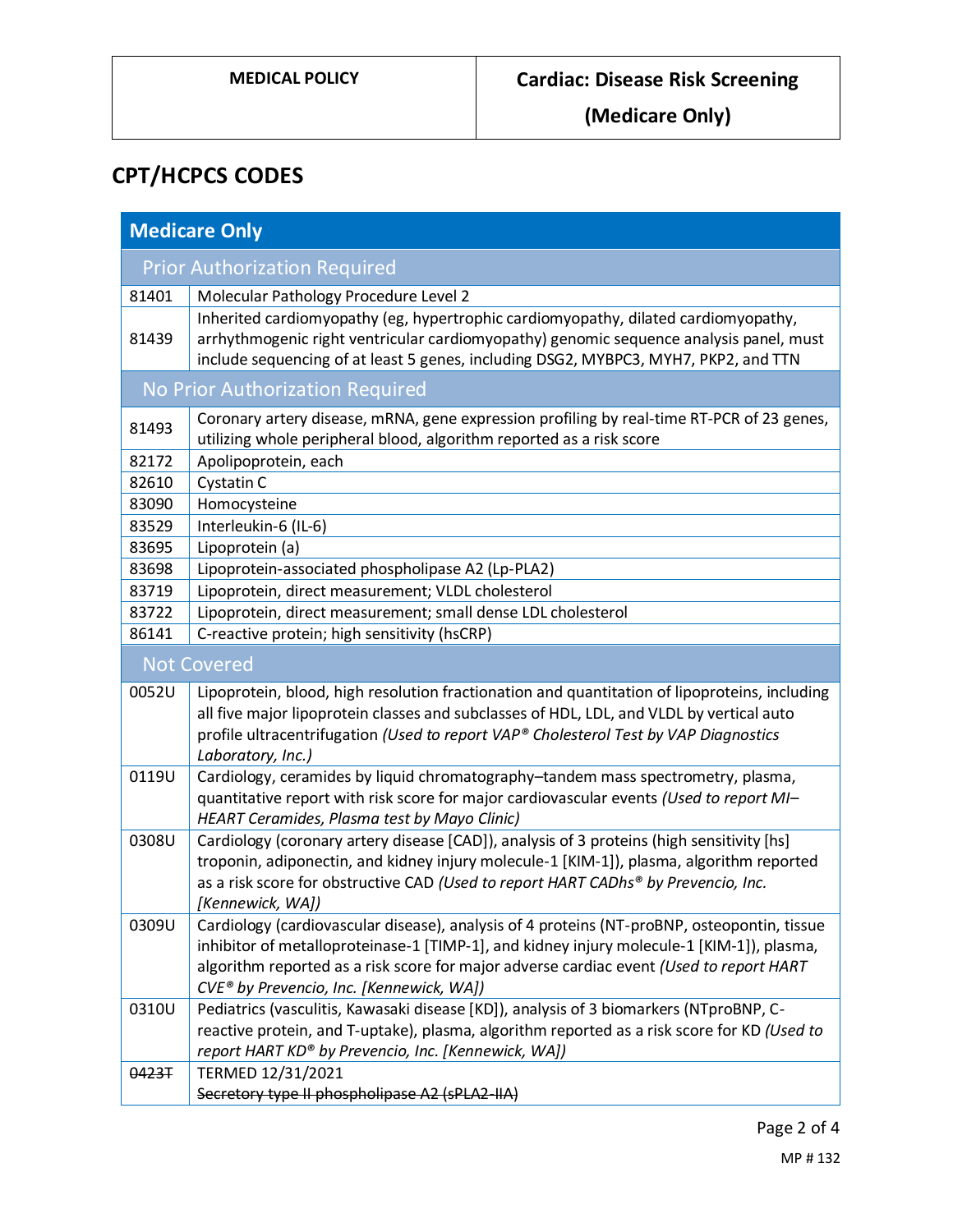**(Medicare Only)**

Unlisted Codes All unlisted codes will be reviewed for medical necessity, correct coding, and pricing at the claim level. If an unlisted code is billed related to services addressed in this policy then it will be **denied as not covered.**

81479 Unlisted molecular pathology procedure

## **INSTRUCTIONS FOR USE**

Company Medical Policies serve as guidance for the administration of plan benefits. Medical policies do not constitute medical advice nor a guarantee of coverage. Company Medical Policies are reviewed annually and are based upon published, peer-reviewed scientific evidence and evidence-based clinical practice guidelines that are available as of the last policy update. The Companies reserve the right to determine the application of Medical Policies and make revisions to Medical Policies at any time. Providers will be given at least 60-days notice of policy changes that are restrictive in nature.

The scope and availability of all plan benefits are determined in accordance with the applicable coverage agreement. Any conflict or variance between the terms of the coverage agreement and Company Medical Policy will be resolved in favor of the coverage agreement.

## **REGULATORY STATUS**

#### Mental Health Parity Statement

Coverage decisions are made on the basis of individualized determinations of medical necessity and the experimental or investigational character of the treatment in the individual case. In cases where medical necessity is not established by policy for specific treatment modalities, evidence not previously considered regarding the efficacy of the modality that is presented shall be given consideration to determine if the policy represents current standards of care.

### **REFERENCES**

- 1. Centers for Medicare & Medicaid Services. Local Coverage Determination (LCD): MolDX: Biomarkers in Cardiovascular Risk Assessment (L36362). Revision Effective Date: For services performed on or after 11/01/2019. [https://www.cms.gov/medicare-coverage](https://www.cms.gov/medicare-coverage-database/details/lcd-details.aspx?LCDId=36362)[database/details/lcd-details.aspx?LCDId=36362.](https://www.cms.gov/medicare-coverage-database/details/lcd-details.aspx?LCDId=36362) Accessed 04/28/2021.
- 2. Centers for Medicare & Medicaid Services. Local Coverage Article: Billing and Coding: MolDX: Biomarkers in Cardiovascular Risk Assessment (A57055). Original Effective Date: 10/01/2019. [https://www.cms.gov/medicare-coverage-database/details/article-details.aspx?articleId=57055.](https://www.cms.gov/medicare-coverage-database/details/article-details.aspx?articleId=57055) Accessed 04/29/2021.
- 3. Centers for Medicare & Medicaid Services. Local Coverage Article: Billing and Coding: MolDX: ApoE Genotype (A55095). Revision Effective Date: 12/01/2019[. https://www.cms.gov/medicare](https://www.cms.gov/medicare-coverage-database/details/article-details.aspx?articleId=55095)[coverage-database/details/article-details.aspx?articleId=55095.](https://www.cms.gov/medicare-coverage-database/details/article-details.aspx?articleId=55095) Accessed 04/29/2021.